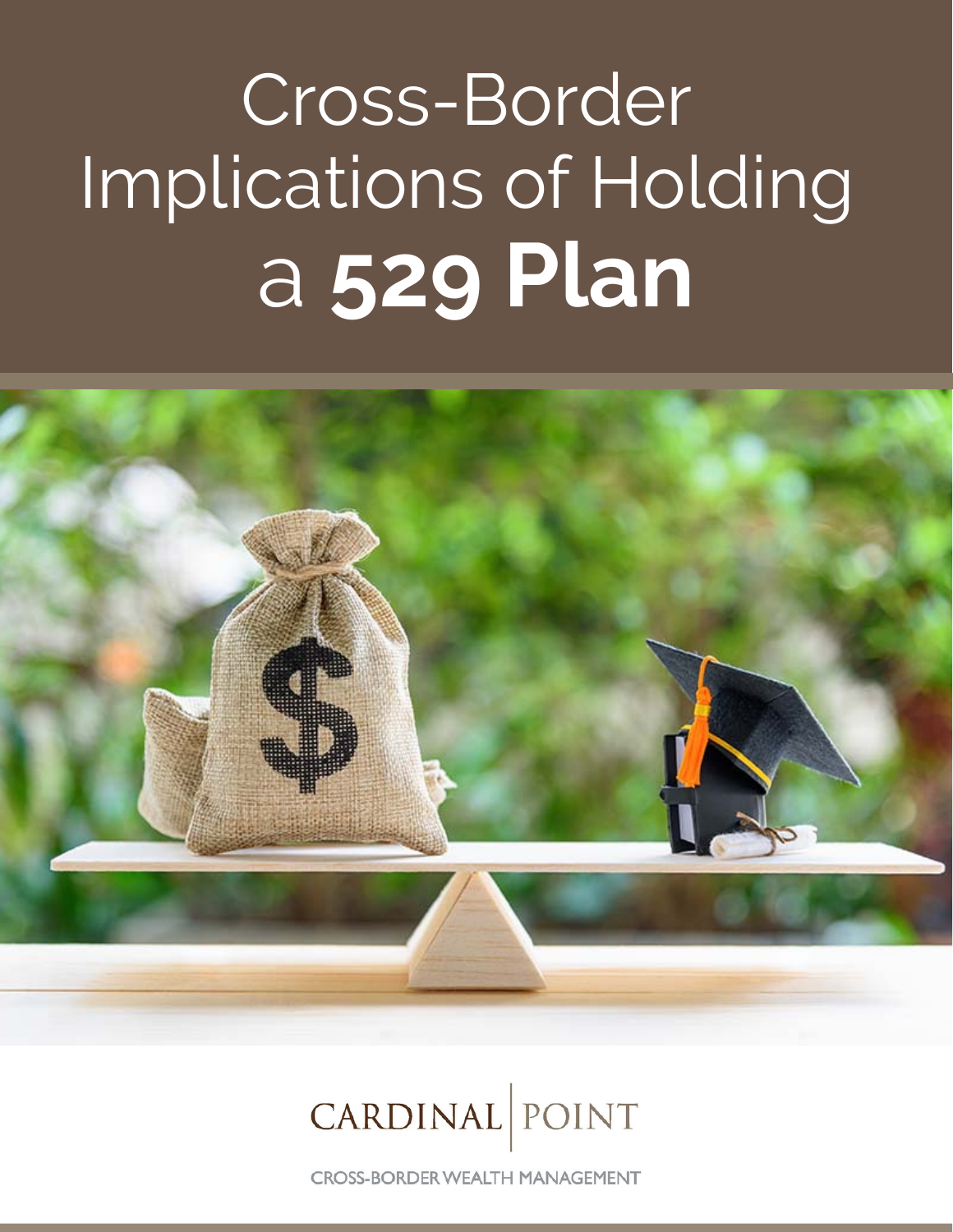

Thousands of Canadians relocate to the U.S. for career opportunities each year. They often envision staying a couple years to garner valuable experience before returning home. However, what was originally meant to be a short sojourn can quickly become a decade or more. Their life may change significantly during that time, perhaps due to a marriage or the birth of children. This article focuses on 529 plans for children and the tax implications of this educational investment vehicle in a move back to Canada.

### **529** Basics

As its name suggests, this plan is derived from Section 529 of the Internal Revenue Code. It states that a qualified tuition plan shall be exempt from taxation. There are two types of 529 plans: prepaid tuition plans and educational savings plans. For more information on the nature of these categories see Cardinal Point's blog titled: [Canada & U.S. Education Savings Options.](https://cardinalpointwealth.com/2015/06/10/canada-u-s-education-savings-options/)



529 plans are sponsored by individual states, and it is not uncommon for a resident of one state to utilize another state's 529 plan. Why? Because not all states allow for an income tax deduction or credit on the 529 contributions (34 states do). As such, the resident of that state may look for a 529 plan in a state where there are better investment options, lower fees, lower minimum contribution amounts, or higher total lifetime account balance thresholds.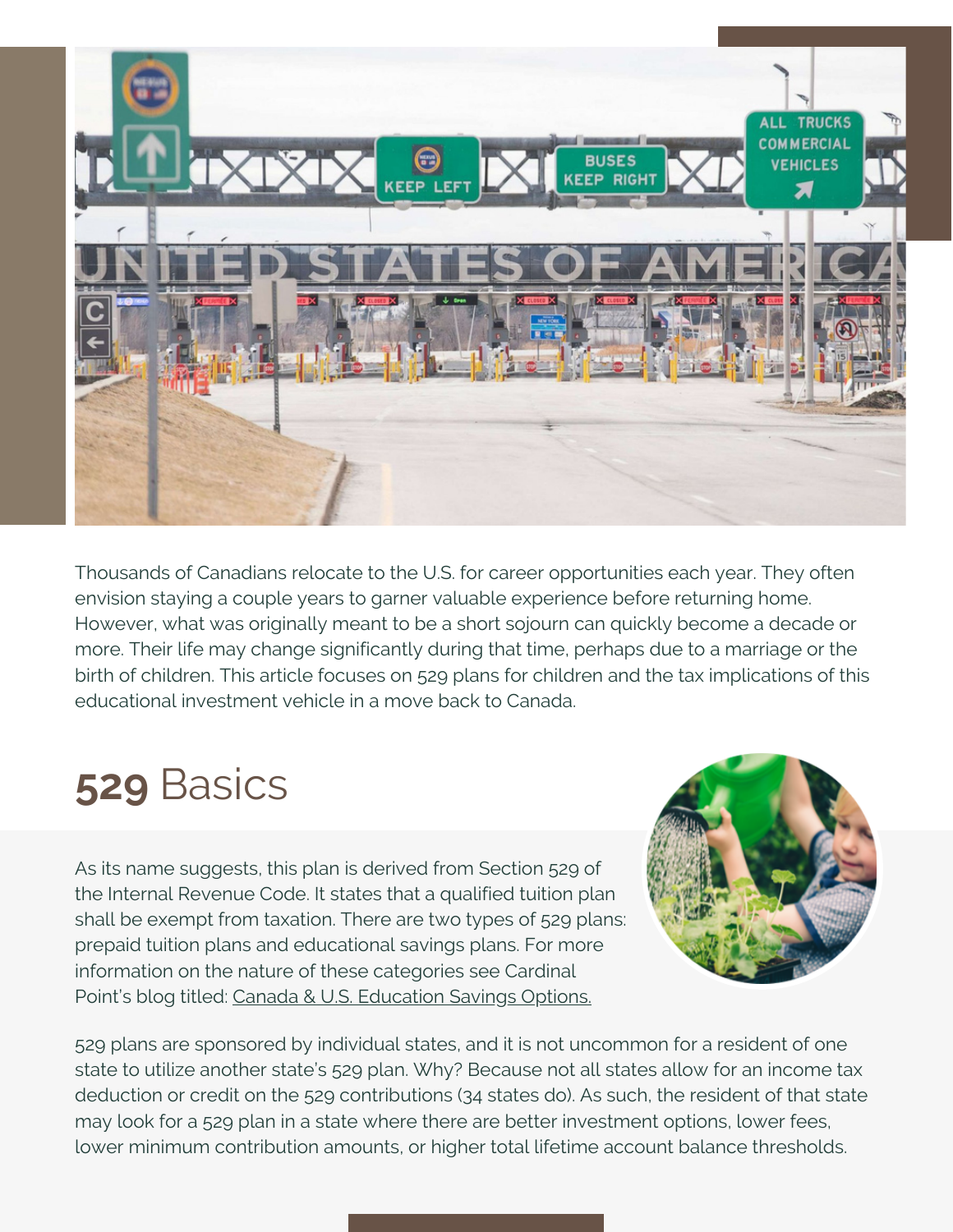

Contributions made to a 529 plan are limited to an annual \$16,000 per beneficiary. This amount doubles to \$32,000 if the donors are married filing jointly. There is also an option that exists to "front load" the 529 with up to five years' worth of contributions (\$160,000) if married filing jointly. As long as no additional contributions to that beneficiary are made within that five-year window, no gift tax filing obligations are required.

Money contributed does not receive a tax deduction at the federal level. However, if the contributor resides in one of the 34 states that allows for a state income tax deduction or credit, then there is a tax benefit that can potentially be utilized. The earnings on the associated investments within the plan grow tax free as long as future withdrawals are utilized for qualified higher education expenditures.

Expenses that do not qualify for tax-free withdrawal include room and board, transportation, and medical expenses to name a few. If the withdrawal is deemed unqualified, then the earnings on the distribution are subject to income tax and an additional 10% penalty per the "Kiddie Tax" rules (see below).

The Tax Cuts & Jobs Act (TCJA) of 2017 added a feature to qualified 529 withdrawals that allowed \$10,000 of annual distributions to be used for K-12 school tuition. The Secure Act of 2020 preserved this condition in the legislation. In addition, the Secure Act revitalized the old "Kiddie Tax" regime.

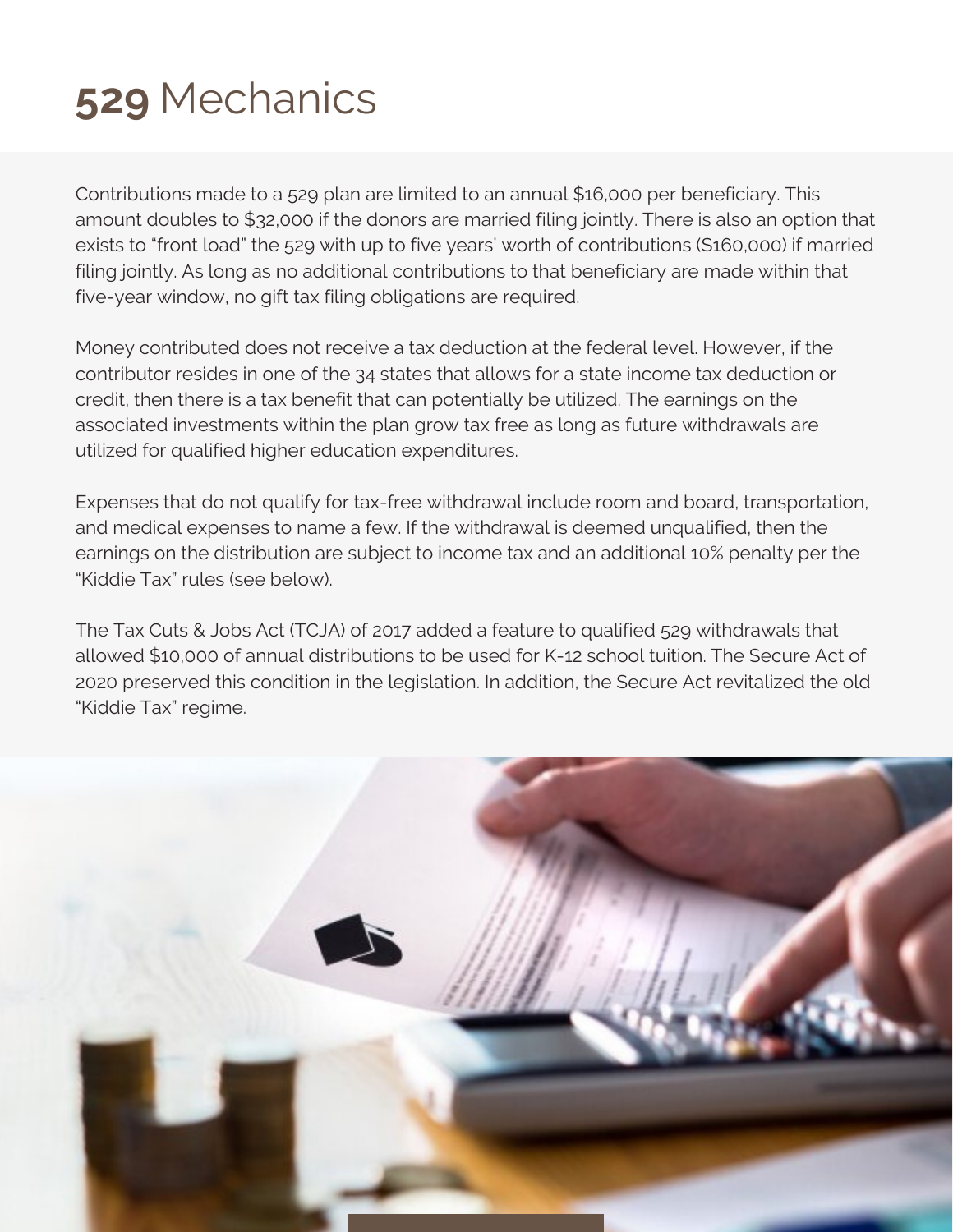

### **Kiddie Tax** Basics

The tax applies to children under the age of 19 unless they are full-time students. In the latter scenario, these tax rules apply until the young adult turns 24. Under these rules, a portion of a child's unearned income could be taxed at the parent's marginal income tax rate. This would include any unqualified distributions from a 529 plan.

When analyzing the federal income tax bill of the child subject to the "Kiddie Tax," the standard deduction rules apply. For 2022, the child's standard deduction is the greater of: \$1,100 or earned income plus \$350, not to exceed \$12,950. Any annual unearned income between the standard deduction and \$2,200 is taxed at the child's tax rate. Once the annual \$2,200 threshold is exceeded, the remaining unearned income is taxed at the parent's marginal tax rate, which could be as high as 37%.

### **Cross-Border Implications** of 529 Plans

Let's assume a Canadian family living in Texas had two children during their U.S. tenure. These children are dual citizens of Canada and the U.S., are currently in high school, and plan to go to a Canadian university for higher education. Now that the entire family has made the decision to return to Canada, how should they deal with the 529 plans they've accumulated and what are the tax considerations?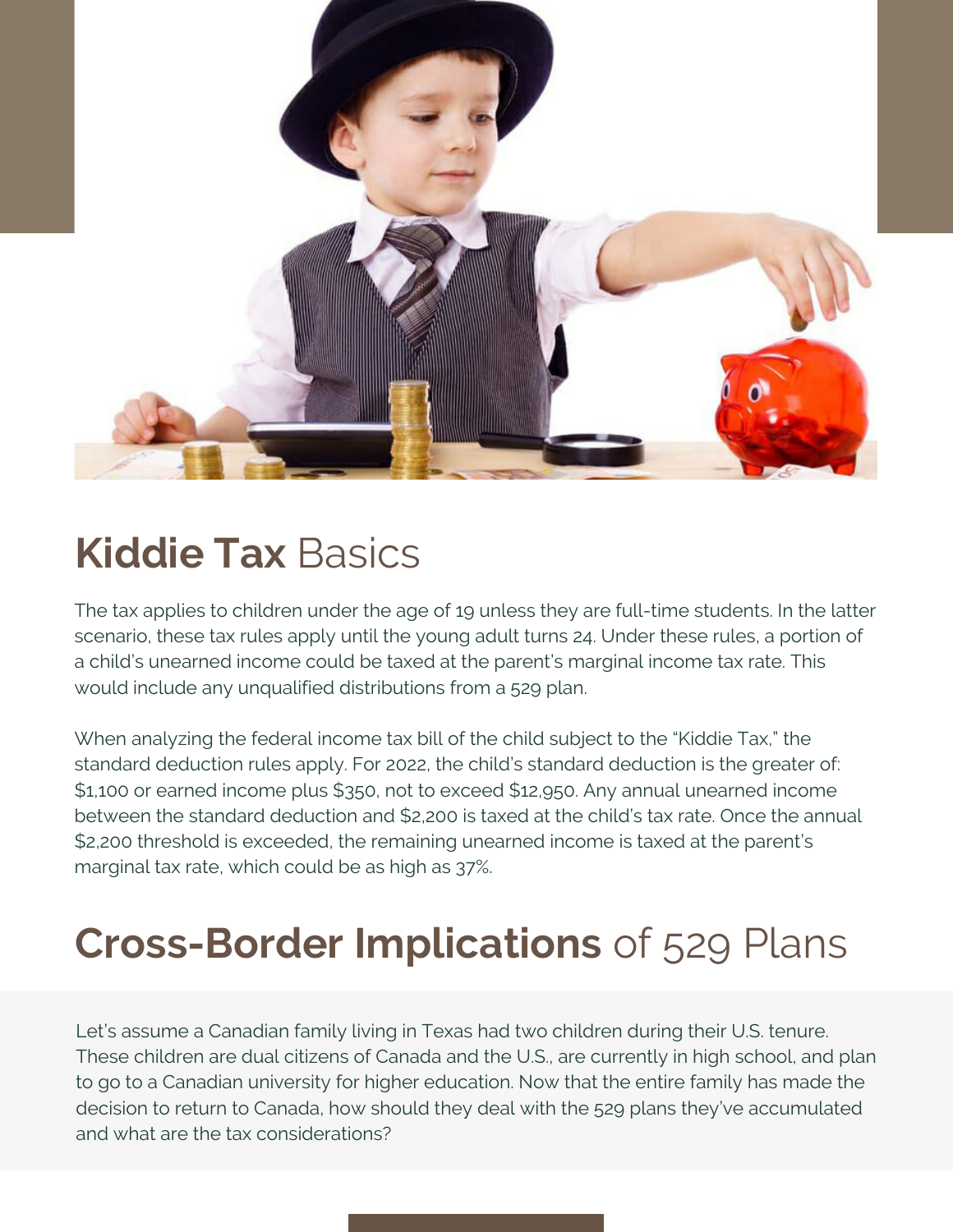### **U.S. Taxation**

If the Canadian college or university is eligible for Section 529, any qualified distributions are tax free for U.S. tax purposes. Many, but not all, Canadian institutions are eligible, and the list [evolves over time. The Federal School](https://fafsa.ed.gov/spa/fsc/#/SEARCH?locale=en_US) Code Lookup Tool gives you an easy way to determine whether your chosen Canadian college or university is eligible



for Section 529. The custodian of the 529 reports the distribution on a Form 1099-Q and, assuming the funds were paid to the 529 beneficiary, college/university, or student loan provider, the distribution would be reported on the child's tax return.

#### **Canadian Taxation**

Although 529 plans provide income tax savings for U.S. residents, they are effectively taxable brokerage accounts for Canadian income tax purposes. As such, any investment income earned in the account would be taxable on an annual basis. Upon re-establishing Canadian tax residency,



there is a step up in the cost basis (converted into CAD) that is applicable to certain assets inclusive of 529 accounts. This is called the "deemed acquisition date" and resets the book value for Canadian tax purposes to the fair market value on the date Canadian residency is established.

There is also an argument that the 529 plan would be a deemed resident trust that would require Canadian trust filings. In order to avoid Canadian taxation of these accounts in some form or another, you may want to consider transferring ownership of the account to a trusted family member or other individual who resides in the U.S. prior to your move to Canada. That transfer should not trigger any tax. After transfer of ownership, you could continue to contribute to the fund through gifts, and the account would avoid taxation in Canada. However, some do not feel comfortable transferring ownership of their 529 accounts.